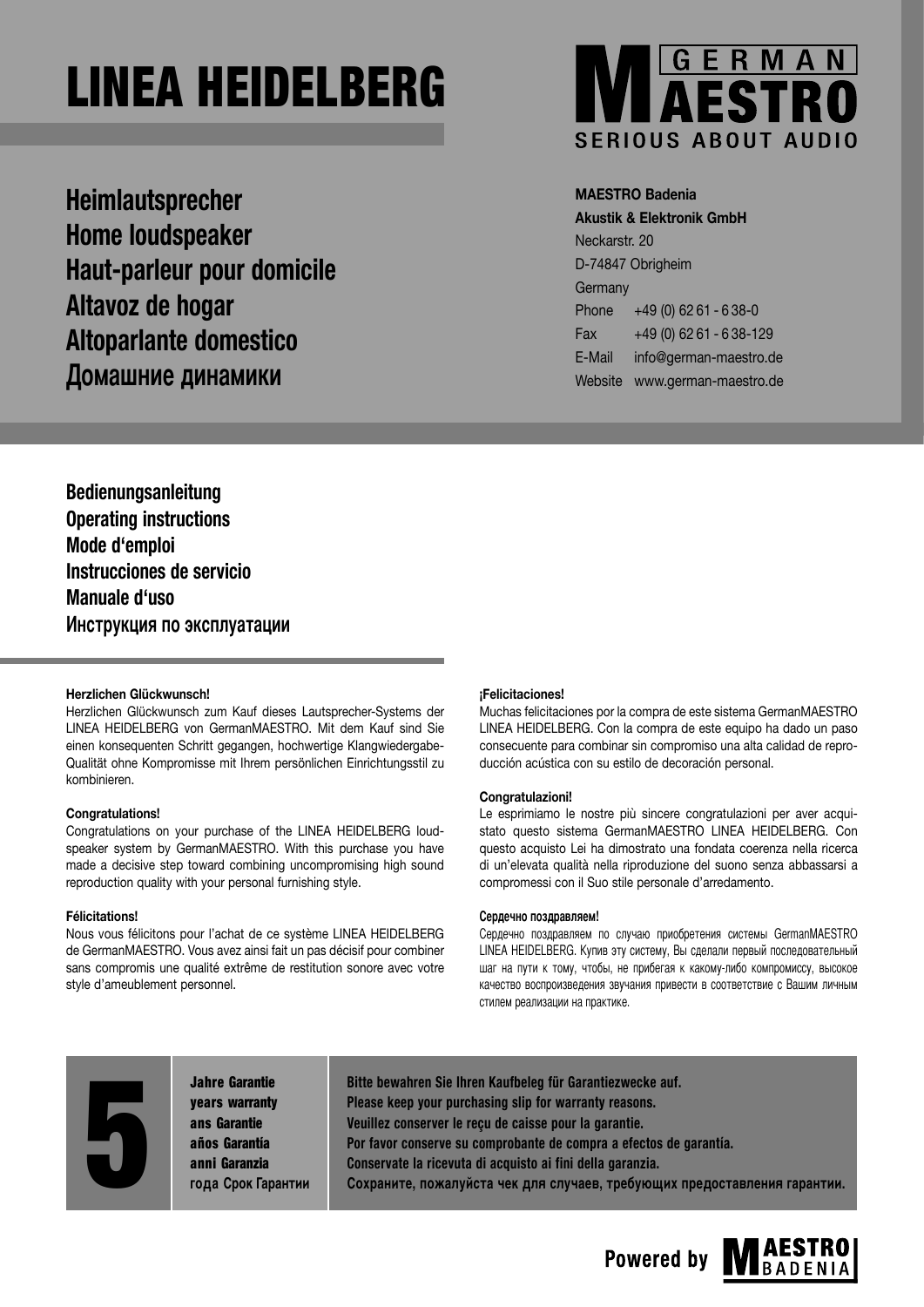**Aufstellung der Lautsprecher Setting up the loudspeakers Installation des enceintes Emplazamiento de los altavoces Montaggio degli altoparlanti Расположение колонок**

# **Stereo-Betrieb**

Bei der Aufstellung im Stereo-Betrieb dient das Stereo-Dreieck als Orientierungshilfe. Je näher die Hörposition zu den Lautsprechern ist, desto kleiner kann der Abstand zwischen den Lautsprechern sein. Bei optimaler Aufstellung ist der Hörabstand gleich dem Abstand der beiden Lautsprechern zueinander. (siehe Abbildung Stereo-Betrieb)

# **Surround-Betrieb**

Für eine Surround-Sound-Aufstellung in Verbindung mit einem Mehrkanal-Verstärker werden die vorderen Lautsprecher um einen rechten und linken Lautsprecher für den Rückraum ergänzt, um eine vollständige Surround-Wiedergabe zu erzielen. Zur optimalen Wiedergabe im Front-Bereich wird das System noch zusätzlich mit einem Centerlautsprecher ergänzt.

Bitte beachten Sie, dass vor Inbetriebnahme eines Surround-Systems alle damit verbundenen Lautsprecher über den Surround-Verstärker auf die selben Lautstärkepegel hin justiert werden müssen (sehen Sie dazu in die Anleitung zu Ihrem Surround-Verstärker).

# **Subwoofer**

Um auch im unteren Tiefton-Bereich eine noch druckvollere Klangwiedergabe zu erreichen, kann zu den LINEA HEIDELBERG Heimlautsprechern noch der Subwoofer HD-W 10 ergänzt werden.

### **Stereo operation**

When setting up for stereo operation, the stereo triangle can be used as an orientation aid. The nearer the listening position is to the loudspeakers, the smaller the distance must be between the loudspeakers. For optimum installation, the listening distance should be the same as the distance of the loudspeakers from each other (see illustration – stereo operation).

#### **Surround-sound operation**

For a surround-sound installation in combination with a multi-channel amplifier, the front loudspeakers are augmented by a right and left loudspeaker at the back of the room, in order to achieve complete surround-sound reproduction. For optimum reproduction in the front area, the system is further augmented by a centre loudspeaker.

Please note that before starting to use a surround-sound system, all the connected loudspeakers should be adjusted to the same volume level by means of the surround-sound amplifier (see also the instructions accompanying your surround-sound amplifier).

#### **Subwoofer**

In order to increase sound reproduction power in the lower bass range, the LINEA HEIDELBERG home loudspeakers can be supplemented by the HD-W 10 subwoofer.

#### **Mode de fonctionnement stéréo**

Lors de l'installation dans le mode stéréo, le triangle stéréo facilite l'orientation. Plus la place d'écoute est proche des enceintes, plus la

distance entre les enceintes proprement dites peut être faible. Dans le cas d'une exposition optimale, l'écart d'écoute est égal à l'écart entre les deux haut-parleurs. (voir illustration service stéréo)

# **Mode de fonctionnement Surround**

Pour une installation dans le mode Surround en association avec un amplificateur multicanaux, les enceintes à l'avant sont complétées par une enceinte à droite et à gauche pour l'arrière, afin d'obtenir une restitution Surround intégrale. Pour un rendu sonore optimal à l'avant, le système est encore complété par une enceinte centrale.

Veillez, avant de mettre en marche un système Surround, à régler toutes les enceintes connectées dessus via l'amplificateur Surround sur le même niveau d'intensité sonore (cf. le mode d'emploi de votre amplificateur Surround).

# **Boumeur**

Pour obtenir une reproduction du son à une pression plus accentuer même dans la plage des sons graves, on peut complémenter les hautparleurs pour domicile LINEA HEIDELBERG par le caisson de grave HD-W 10.

# **Servicio estéreo**

Para emplazar los altavoces en el servicio estéreo sirve el triángulo de estéreo como orientación. Cuanto más cerca sea la posición de audición a los altavoces más pequeña puede ser la distancia entre los altavoces. Para un emplazamiento óptimo la distancia de audición equivale a la distancia entre los dos altavoces (véase dibujo de servicio estéreo).

# **Servicio de sonido ambiente**

Para un emplazamiento de servicio de sonido ambiente en combinación con un amplificador multicanal se complementan los altavoces delanteros con un altavoz derecho y un altavoz izquierdo para el espacio trasero con el fin de alcanzar una reproducción íntegra del sonido ambiente. Para la reproducción óptima en el área frontal se complementa además el sistema con un altavoz de centro.

Tenga en cuenta que antes de la puesta en marcha de un sistema de sonido ambiente se tienen que ajustar al mismo nivel de intensidad sonora todos los altavoces conectados a través del amplificador de sonido ambiente (véase para esto las instrucciones de su amplificador de sonido ambiente).

#### **Altavoz de graves**

Para lograr una reproducción del sonido óptima con suficiente presión también en la gama de los sonidos bajos se pueden completar los altavoces de hogar LINEA HEIDELBERG con el altavoz de graves HD-W 10.

# **Funzionamento in stereo**

Nel caso di montaggio con funzionamento in stereo il triangolo stereo funziona da aiuto per l'orientamento. Quanto più la posizione d'ascolto è vicina agli altoparlanti, tanto minore sarà la distanza tra gli altoparlanti stessi. Per una disposizione ottimale la distanza d'ascolto deve essere uguale alla distanza dei due altoparlanti tra di loro. (vedere illustrazione sul funzionamento in stereo)

# **Funzionamento in surround**

Per un allestimento con surround sound in collegamento con un amplificatore a più canali gli altoparlanti anteriori vengono corredati da un altoparlante destro e sinistro per l'ambiente circostante posteriore, allo scopo di ottenere così una riproduzione completa di surround. Per una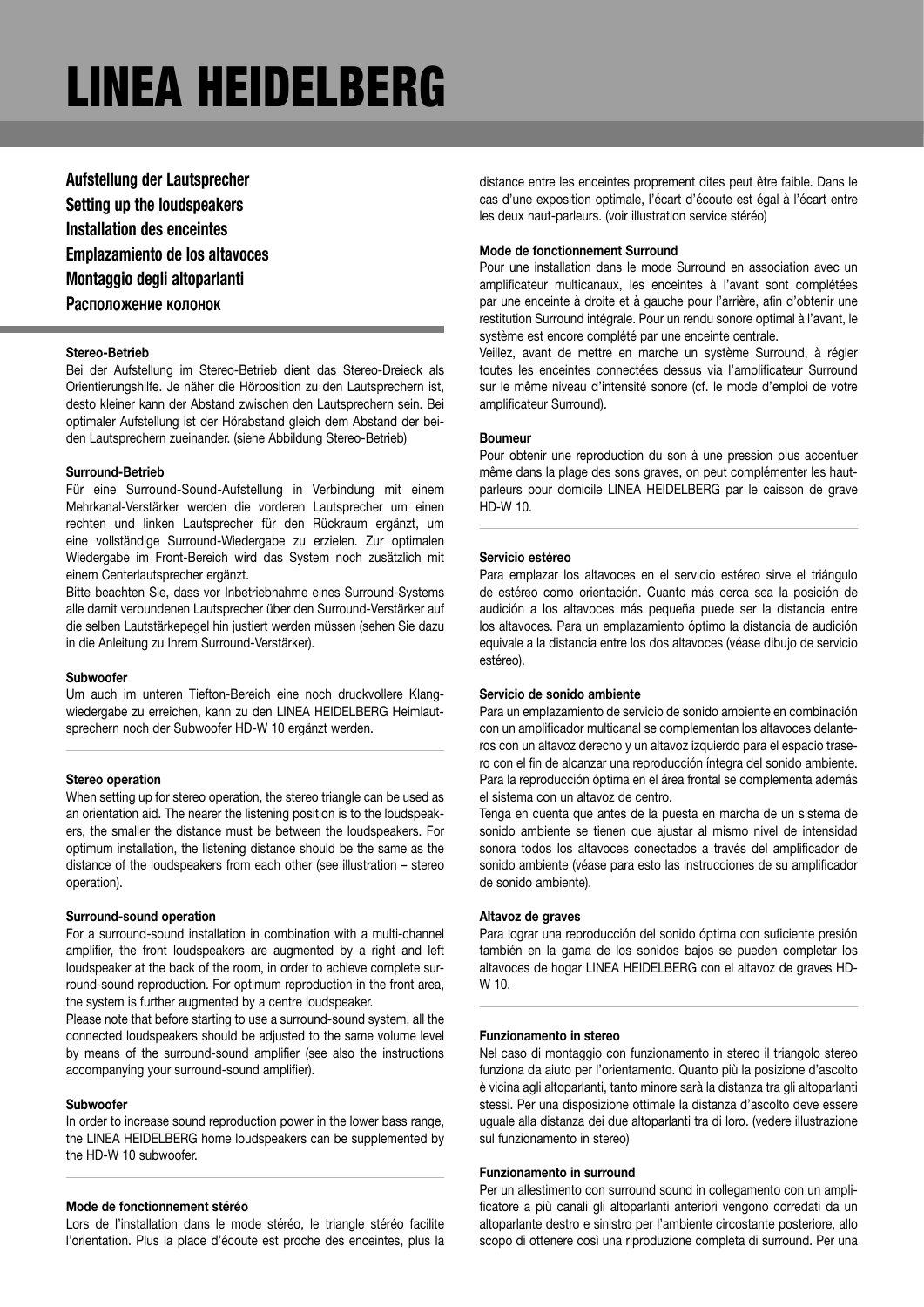ottimale riproduzione nell'ambito anteriore il sistema viene ulteriormente completato da un altoparlante centrale.

Si prega di tener presente che prima di mettere in funzione un sistema surround, tutti gli altoparlanti ad esso collegati devono essere regolati tramite l'amplificatore surround sullo stesso livello di intensità sonora (si prega di leggere in merito nelle istruzioni per l'amplificatore surround).

### **Subwoofer**

Per ottenere una riproduzione ottimale e piena anche della gamma bassa è possibile aggiungere agli altoparlanti domestici LINEA HEIDELBERG anche il subwoofer HD-W 10.

# **Стерео-режим**

При установке колонок для прослушивания в стерео-режиме в качестве вспомогательного средства для ориентации служит "стерео-треугольник". Чем ближе к колонкам находится позиция для прослушивания, тем меньше может быть расстояние между колонками. При оптимальном расположении расстояние

**Anschluss der Lautsprecher Connecting the loudspeakers Raccordement des enceintes Conexión de los altavoces Collegamento degli altoparlanti Подключение колонок** 

Verbinden Sie zunächst das Lautsprecherkabel mit den Anschlüssen des Lautsprechers. Die Kabelqualität ist übrigens sehr bedeutend für den Klang der gesamten Anlage. Daher sollten Sie die Lautsprecherkabel ebenfalls mit großer Sorgfalt auswählen.

Die Terminals erlauben den Anschluss eines Kabelquerschnitts von bis zu 6 mm<sup>2</sup>.

Bitte lassen Sie sich hierzu von Ihrem Fachhändler beraten, welche Kabel und Kabelquerschnitte am besten mit Ihrer Anlage harmonieren und Ihnen hohe Klangqualität mit dem LINEA HEIDELBERG Lautsprecher-System garantieren.

Verbinden Sie jetzt die Lautsprecherkabel mit den Lautsprecher-Ausgängen des Verstärkers. Der Verstärker muss beim Anschließen der Lautsprecher ausgeschaltet sein und der Volumen-Regler sollte auf minimal eingestellt sein.

Bitte achten Sie beim Anschluss der Lautsprecher unbedingt auf die richtige Polung. Die markierte oder speziell gekennzeichnete Ader des Lautsprecherkabels (+ Polung) verbinden Sie mit dem roten Anschluss (+), die andere Ader mit dem schwarzen Anschluss (-) des Verstärkers. Eine unterschiedliche Polung zwischen dem linken und dem rechten Kanal hat eine Klangverfälschung zur Folge. Diese Hinweise haben auch ihre Gültigkeit, wenn Sie die Lautsprecher der LINEA HEIDELBERG von GermanMAESTRO mit einem Mehrkanal-Surround-Verstärker betreiben.

First connect the loudspeaker cable to the connections of the loudspeaker. The cable quality is incidentally very important for the sound quality of the whole system. The loudspeaker cable should therefore also be selected with the greatest care. The terminals allow the connecпрослушивания равно расстоянию между обоими динамиками (смотри рисунок "стерео-режим").

#### **Режим объемного звучания**

Для расположения с целью прослушивания объемного звука в сочетании с многоканальным усилителем передние колонки дополняются правой и левой колонкой для тылового пространства, чтобы обеспечить в полном объеме воспроизведение. Для оптимального воспроизведения в фронтальной зоне система дополняется центральной колонкой.

Просим помнить о том, что перед включением системы объемного звучания все задействованные колонки должны быть настроены посредством усилителя объемного звучания на такой же уровень громкости (смотрите по данному вопросу в инструкции для Bашего усилителя объемного звучания).

### **Сабвуфер**

Для того чтобы получить оптимальное и мощное звучание, к домашним динамикам LINEA HEIDELBERG необходимо добавить еще сабвуфер HD-W 10.

tion of a cable cross-section of up to 6 mm².

Please take the advice of your specialist dealer as to which cable and cable cross-sections will best suit your system and guarantee the high sound quality of your LINEA HEIDELBERG loudspeaker system.

Now connect the loudspeaker cable to the loudspeaker outputs of the amplifier. The amplifier must be switched off when connecting the loudspeakers and the volume control set to minimum.

Please ensure correct polarity when connecting the loudspeakers. The specially marked strand of the loudspeaker cable (+ pole) must be connected to the red terminal (+), and the other strand to the black terminal (-) of the amplifier.

Reversed polarity between the left and right channel will result in distorted sound reproduction. These instructions also apply when operating the loudspeakers of the LINEA HEIDELBERG by GermanMAESTRO with a multi-channel surround-sound amplifier.

Commencez par relier le câble d'enceinte avec les raccords de l'enceinte proprement dite. La qualité du câble est d'ailleurs déterminante pour le son de l'ensemble de l'installation. C'est la raison pour laquelle nous vous conseillons de choisir avec extrêmement de soin les câbles d'enceinte.

Les bornes de connexion permettent le raccordement de câbles avec une section allant jusqu'à 6 mm<sup>2</sup>.

Veuillez demander ici conseil à votre vendeur spécialisé pour savoir quel câble et quelles sections de câble sont les plus appropriés pour votre installation et vous garantissent une excellente qualité sonore avec le système d'enceintes LINEA HEIDELBERG.

Reliez maintenant le câble avec les sorties enceinte de l'amplificateur. Celui-ci doit être déconnecté lors du raccordement des enceintes et le bouton du volume devrait se trouver sur minimum.

Veillez à respecter impérativement la bonne polarité lors du raccordement des enceintes. Reliez le conducteur du câble d'enceinte (polarité +) marqué avec le raccord rouge (+) et les autres conducteurs avec le raccord noir (-) de l'amplificateur.

Une polarité divergente entre le canal de gauche et le canal de droite entraîne une distorsion sonore. Ces remarques sont également valables lorsque vous utilisez les enceintes LINEA HEIDELBERG de GermanMAESTRO avec un amplificateur Surround multicanaux.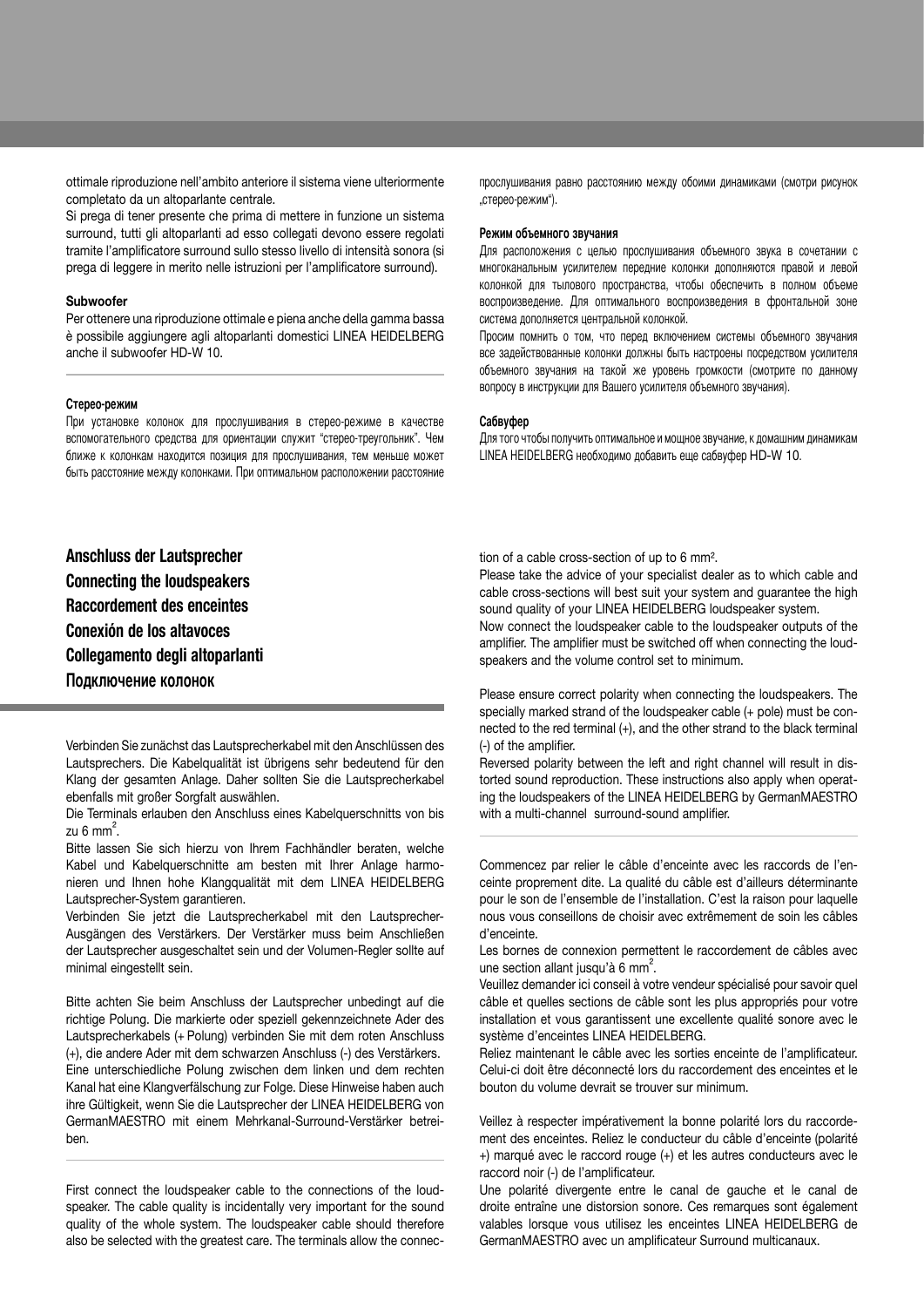Conecte primero el cable del altavoz con las conexiones del altavoz. La calidad del cable es muy decisiva para el sonido de toda la instalación. Por esta razón también se tiene que seleccionar el cable del altavoz con mucho cuidado. Los terminales permiten la conexión de cables con una sección transversal de hasta 6 mm<sup>2</sup>.

Pida a su comerciante especializado que le aconseje los cables y secciones transversales de cable que mejor armonizan con su instalación y que garantizan una alta calidad del sonido con su sistema de altavoces LINEA HEIDELBERG.

Conecte ahora los cables de los altavoces con las salidas de altavoces del amplificador. Para conectar los altavoces tiene que estar desconectado el amplificador y el regulador de volumen debe estar ajustado el mínimo.

Tenga necesariamente en cuenta para la conexión de los altavoces la polaridad correcta. Conecte el conductor marcado o especialmente caracterizado del cable de altavoz (polaridad +) con la conexión roja (+) y el otro conductor con la conexión negra (-) del amplificador.

Una polaridad equivocada entre los canales izquierdo y derecho tiene como resultado una falsificación del sonido. Estas indicaciones también son válidas si se operan los altavoces GermanMAESTRO LINEA HEIDELBERG con un amplificador multicanal de sonido ambiente.

Collegare dapprima il rispettivo cavo con le connessioni dell'altoparlante. La qualità del cavo è del resto molto importante per il suono dell'intero impianto, per tale ragione il cavo dell'altoparlante deve essere scelto con la massima attenzione. I terminals permettono il collegamento di un cavo con una sezione fino a 6 mm².

Noi consigliamo di richiedere la consulenza del Suo rivenditore specializzato per accertare quale cavo e quale sezione armonizzano al meglio con il Suo impianto, garantendo così un'elevata qualità del suono con il sistema di altoparlanti LINEA HEIDELBERG.

Collegare ora i cavi dell'altoparlante con le uscite dell'amplificatore. Al

**Montage der Cantilever am Standlautsprecher Installation of the cantilever to the stand loudspeaker Montage des cantilevers sur le haut-parleur vertical Montaje de los cantilever en el altavoz vertical Montaggio del cantilever all'altoparlante in verticale Монтаж кронштейна на напольном динамике**

momento di collegare gli altoparlanti l'amplificatore deve essere spento ed il regolatore del volume deve essere al minimo.

**MEERMAN** 

Fare assolutamente attenzione alla corretta polarizzazione al momento del collegamento degli altoparlanti. Il filo con un contrassegno normale o con segno speciale del cavo dell'altoparlante (polarizzazione +) deve essere allacciato con la connessione rossa (+), l'altro filo con la connessione nera (-) dell'amplificatore.

Una polarizzazione differente tra il canale sinistro e destro può sfalsare il suono. Queste informazioni mantengono la loro validità anche se i Suoi altoparlanti GermanMAESTRO LINEA HEIDELBERG sono collegati con un amplificatore surround a più canali.

Прежде всего, подсоедините кабель колонки к гнездам подключения колонки. Kачество кабеля, кстати, имеет очень важное значение для звучания всей системы. Поэтому выбирать кабели колонок следует тоже с большой тщательностью. Гнезда позволяют подсоединять кабели сечением до 6 мм². Проконсультируйтесь у Bашего продавца относительно того, какие кабели и какого сечения лучше всего подходят для Bашей системы и будут гарантировать Bам высокое качество звучания во время работы акустической системы LINEA HEIDELBERG. Tеперь соедините кабели колонок с выходами усилителя, предназначенными для колонок. Bо время подключения колонок усилитель должен быть выключен, а регулятор громкости должен быть настроен на минимальный уровень.

При подключении колонок просим обязательно обращать внимание на соблюдение правильной полярности. Промаркированную или специально обозначенную жилу кабеля колонки (положительная полярность) соедините с красным гнездом (+), другую жилу с черным гнездом (-) усилителя. Различная полярность между левым и правым каналом может стать причиной искажения звучания. Эти указания сохраняют свою силу также и том случае, когда Bы используете колонки GermanMAESTRO LINEA HEIDELBERG в сочетании с многоканальным усилителем объемного звучания.

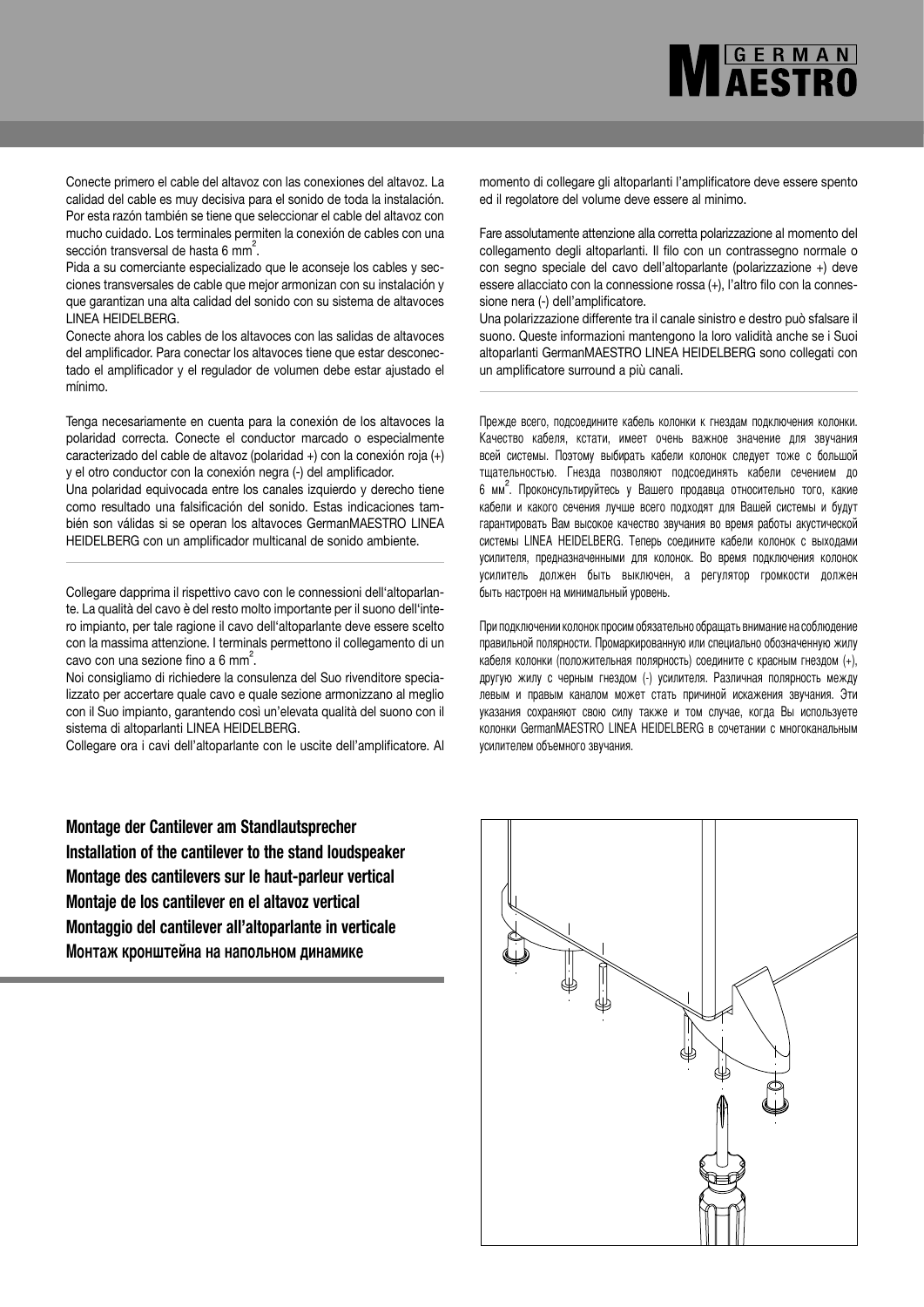**MESTRO** 

**Stereo-Betrieb Stereo operation Mode de fonctionnement stéréo Servicio estéreo Funzionamento in stereo Стерео-режим**



**Surround-Betrieb Surround-sound operation Mode de fonctionnement Surround Servicio de sonido ambiente Funzionamento in surround**